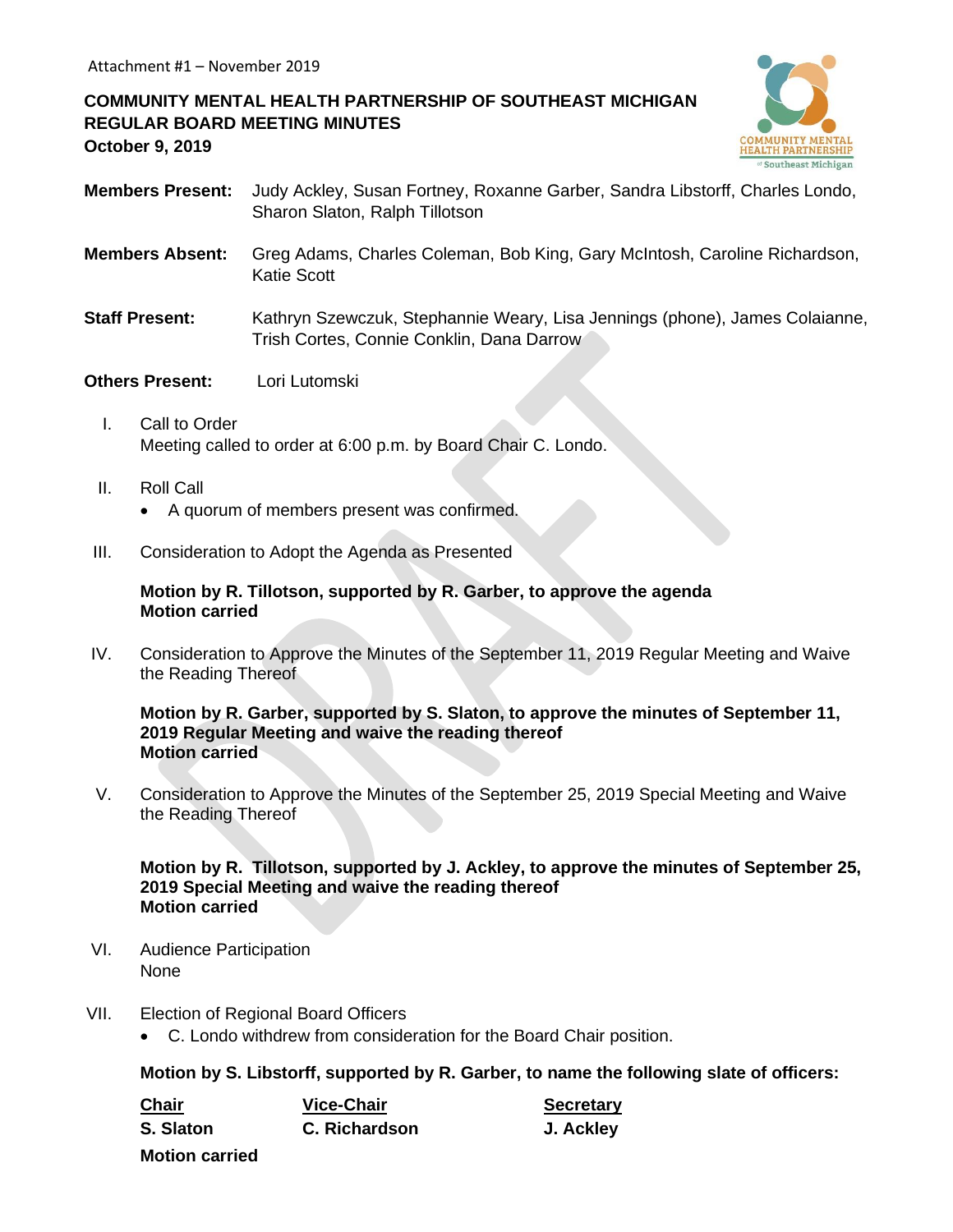• S. Slaton assumed the Board Chair role at this point in the meeting.

### VIII. Old Business

- a. October Finance Report
	- J. Colaianne presented. Discussion followed.
	- D. Darrow will be covering some of the CFO duties. The PIHP may use a temporary staffing agency for an additional accountant, which would come to the Regional Board for approval.
- b. Board Action Request Consideration to authorize the Board Chair to sign the negotiated contract between the CMHPSM and CEO James Colaianne

# **Motion by R. Garber, supported by R. Tillotson, to authorize the Board Chair to sign the negotiated contract between the CMHPSM and CEO James Colaianne Motion carried**

| Ackley  | Yes    | Libstorff        | Yes    |
|---------|--------|------------------|--------|
| Adams   | Absent | Londo            | Yes    |
| Coleman | Absent | <b>McIntosh</b>  | Absent |
| Fortney | Yes    | Richardson       | Absent |
| Garber  | Yes    | Scott            | Absent |
| King    | Absent | Slaton           | Yes    |
|         |        | <b>Tillotson</b> | Yes    |

# IX. New Business

- X. Reports to the CMHPSM Board
	- a. Report from the SUD Oversight Policy Board
		- J. Colaianne provided an overview of the recent OPB meeting. See the OPB minutes in the Regional Board meeting packet for details.
	- b. CEO Report to the Board
		- J. Colaianne presented. See the CEO Report in the Regional Board meeting packet for details.
	- c. Move Update
		- J. Colaianne provided an update on the office move, which is on target for the planned December 1 date.
- XI. Closed Session

Lawsuit

## **Motion by J. Ackley, supported by R. Tillotson, to enter closed session Motion carried**

• Regional Board entered closed session at 6:40 p.m.